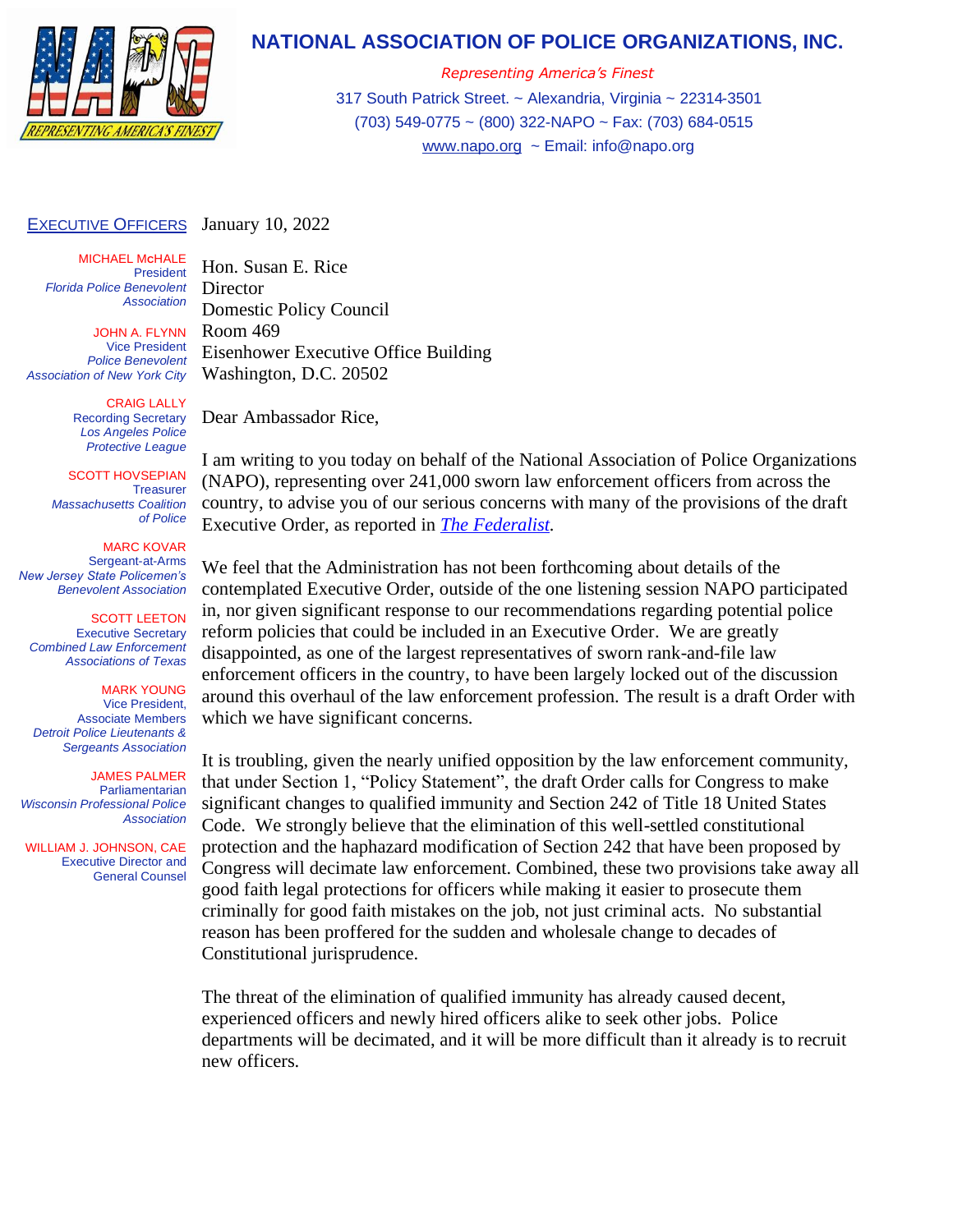Also, the very real danger of an officer being sent to prison *for a good-faith mistake* will cause officers to hesitate to protect themselves and others when they clearly need to do so. This will lead to the deaths and injuries of American police officers.

NAPO also has concerns with the provisions of Section 5, which establishes a National Law Enforcement Accountability Database. While it purports to provide adequate due process rights for officers, in reality, it only allows for officers to petition to remove "factually inaccurate information" about themselves from the database *after* the data has already been posted. There is no timeframe for the petition process, so an officer's reputation could be ruined, and job opportunities missed due to factually inaccurate information being uploaded into the database. We strongly recommend that robust due process procedures are put in place and occur *prior* to officer records being uploaded into the national database.

Due process protections are also missing under Section 13 regarding body-worn cameras. The draft order specifically prohibits Federal law enforcement officers from reviewing or receiving an accounting of any of their own body-worn camera video until all required reports, statements or interviews regarding the recording are completed. If the goal of the body-worn camera policy is to ensure the most accurate reporting, then officers should have access to the recording. Further, with its [Body-Worn Camera Toolkit,](https://bja.ojp.gov/program/bwc) the U.S. Department of Justice's Bureau of Justice Assistance has found that best practices for departmental body-worn camera programs include engaging the community, prosecutors and rank-and-file officers on body-worn camera issues and allowing for a significant degree of officer discretion when it comes to viewing the video footage.

Sections 12 and 21 would effectively eliminate State and local law enforcement's access to surplus federal equipment. As we stated to the former Law Enforcement Equipment Working Group pursuant to Executive Order 13688, NAPO is extremely concerned that the legitimate and well-demonstrated needs of officers are being overlooked due to the optics of law enforcement agencies obtaining this equipment from the Department of Defense.

Programs like the Department of Defense's 1033 Program have proven to be vital in allowing state and local law enforcement to acquire items needed for search and rescue operations, disaster response, and active shooter situations that they otherwise would not be able to afford. This equipment has not led to the "militarization" of police, but rather has proven to be essential in protecting communities against violent criminals, including active shooter situations, which are unfortunately increasing in frequency.

Another significant concern with the draft Order is that it would immediately make substantial changes for Federal law enforcement agencies, and then use the "carrot and stick" of Federal funding to get State, local and Tribal agencies to also adopt these changes, whether or not they make sense for any given locality (see Sections 19 and 20). In effect, it sets up a situation where the Department of Justice will be managing the hiring, training, deployment, and policy, including use of force and equipment, for every state and local agency. It would make law enforcement more dangerous and difficult for officers and it would exacerbate the already dire recruitment and retention issues facing state and local agencies.